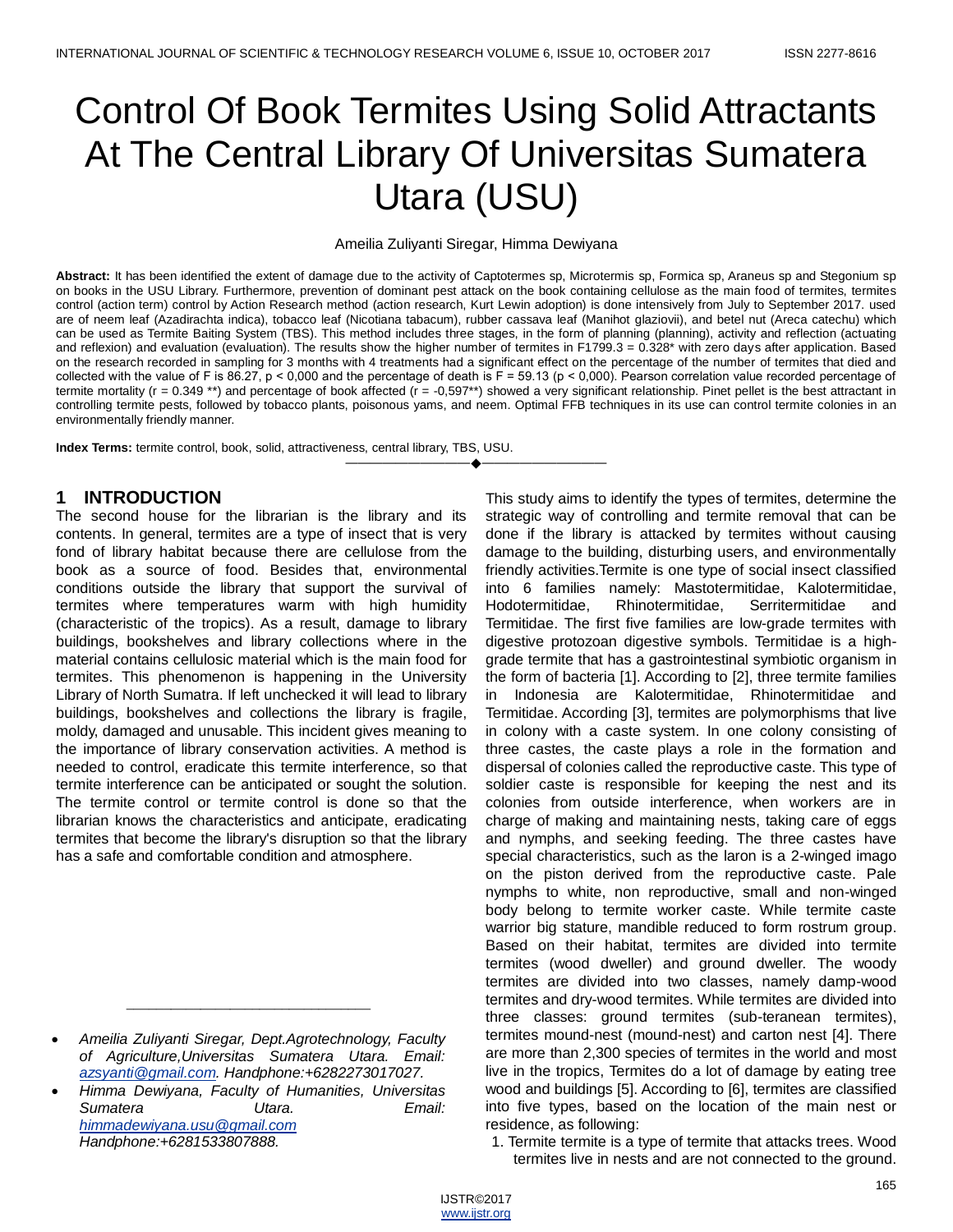Examples of these termites are Neotermes tectonae (Family Kalotermitidae) which is a pest of teak

- 2. Termite Wood, attacking dead and damp wood, lodged in wood and not connected to the ground. Examples of this type are the Glyptotermes spp (Family Kalotermitidae).
- 3. Dry wood termites as living in dead dry timber and unrelated to soil. These pests generally get at home and furniture, such as tables, chairs, bookshelves, and so on. The sign of their attack is the presence of small brownish excrements or grains that fall on the floor or around the wood being attacked. For example Cryptotermes spp (Family Kalotermitidae).
- 4. Subterranean termites generally live on soils containing a lot of dead or decayed wood. Coptotermes spp and Schedo rhinotermes are a kind of damaging underground termite. This species can live even if the nest is not connected to the ground, but sometimes it receives moist, for example, water droplets from the roof.
- 5. Termite in Indonesia is Termitidae family type. They live in nest land, especially near organic materials containing cellulose, such as wood, wood powder and humus. Macrotermes spp (especially M.gilvus), Odontotermes spp

Microtermes are the most common types of Termitidae termites attacking buildings. However, most preferred termite habitats are part of the construction. This termite takes its target up to 200 meters from their nest. They can even penetrate a wall that is several centimeters thick with the help of enzymes removed from their mouth to reach their target. Termites have three phases of life: eggs, before adulthood and adult stage. There are three main types of members of the adult colony: reproduction, workers and soldiers. Termites always live organized and organized. One of their characteristics is to hide themselves. Cellulose is the main food of termites: books, paper, furniture, and wooden buildings but the most similar termite habitats are part of the construction. In addition, termites are the most destructive animals harmful to the existence of collections and library buildings. Termites destroy and finish their food in no time. According to [7], their target of attack because of various things, namely:

- a. It was directly related to the ground
- b. Termites build a protection pipe (shelter tube) from the ground to the attack object.
- c. Through a small gap, cracks (at least 0, 4 mm) example: foundations of buildings and walls.
- d. Penetrating object obstacles (plastic and thin metal)

A method is needed to control, prevent and eradicate termite interference safely and comfortably known as the termite control. Various methods termite control, such as:

- 1. Method of conventional method by spraying and injection of Termitide or Chemical Barrier System (CBS).
- 2. The method of elimination is the method with the active ingredient Hexa flakon or called Termite Baiting System (TBS).

Termite control is intended to eliminate problems without building damage, disrupt users, activities and environmentally friendly. Procedure on the Chemical Barrier System (CBS) by spraying and injecting Termittidae with the active ingredient in termite tunnels around the building of the attacking library and their nest. A variety of techniques have been used in the

Termite Baiting System (TBS), one of them known as Sentricon. Sentricon system that has been developed in the United States since 1989 [10] and [21]. Started with a study from the University of Florida that entomologically concluded that the best active ingredient hexa flakon is the best material for use in the Termite Baiting System. After going through a thorough research process in 1995 Sentricon Termite Baiting System began to be marketed to companies in the United States (one of the largest Terminix International USA), and grew up to now. Sentricon Indonesia system entered since 2000 and until now has proved effective in overcoming the cruelest termites of the soil type in Indonesia namely Coptotermes spp. The research was to find alternative of attractant materials to control termites by using 4 test plants, namely neem leaves (Azadirachta indica), tobacco leaf (Nicotiana tabacum), rubber cassava leaf (Manihot glaziovii), and betel nut (Areca catechu) which can be made as an environmentally friendly Termite Baiting System (TBS) at the Central Library of Universitas Sumatra Sumatera, Indonesia.

# **II RESEARCH METHODS**

## **2.1. Research Methodology**

This research uses Action Research method or action research. According [8], [11] that action research is an attempt to test ideas in practice to improve or change something in order to receive a real impact on the situation Researchers use action methods that adopt the Kurt Lewin model. This model is based on the concept of an action research subject that has three main components that show the following steps:

- 1. Planning, planning phase is an activity during the beginning of research activities.
- 2. Actuating and Reflection is the stage that explains the action plan and observation.
- 3. Evaluating is paying close attention to what happens after the restoration phase is completed and then it must be composed by a modification actualized in the form of a series of actions, observations and more.

## **2.2. Object of Research**

The object of this research in Central Library Universitas Sumatera Utara from July to September 2017 with technique of Termite Baiting System (TBS). Then the activities continued next year continuously by applying the technique of TBS. The Central Library Universitas Sumatera Utara was established in 1970 has an area of 6,090 square meters of 3 ha of land, consisting of 4 floors. The library serves more than 24,000 students and 1650 lecturers with 120,000 titles or 460,000 copies of printed material, with an annual increase of 15,000 copies. There are 9782 theses, 257 dissertations, 2956 scientific papers with a total of 12,995. The current collection of UPU USU Library includes books, theses, theses, dissertations, reference materials, magazine research reports, and audio-visual materials (Respiratory USU, 2017). This library material is served openly as a book, the possibility of human damage as a borrower of books is high enough. The extent of damage to the literature of the book is enlarged by the high frequency of borrowing, the age of the collection that has been too long, and the effort of countermeasures that have not been done perfectly.

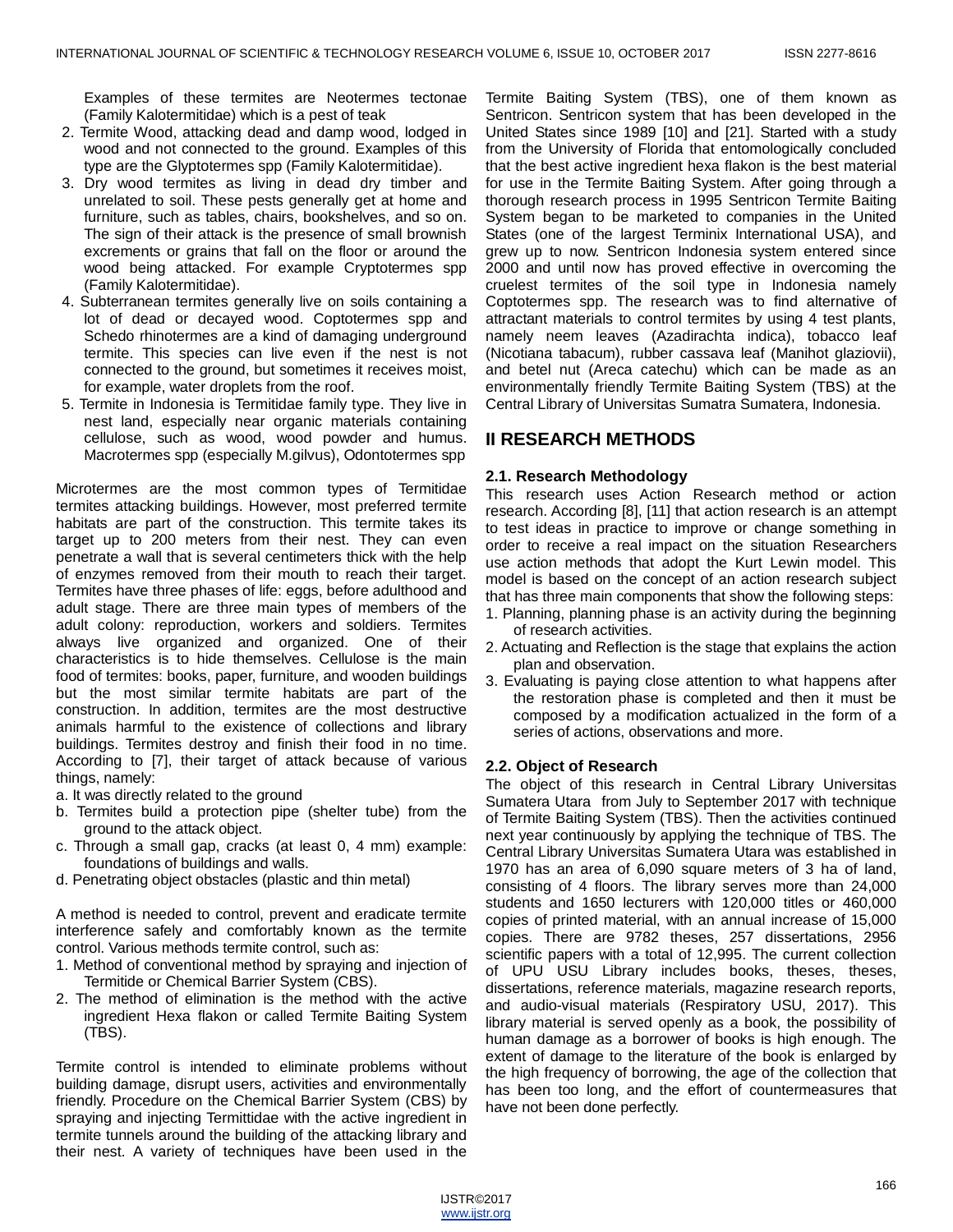## **III DATA ANALYSIS**

This termite control activity is conducted by researchers, research assistants and USU library staffs. SWOT analysis (Strengths, Weaknesses, Opportunities and Threats) is done to audit the condition of the library and its environment and the willingness of the budget. Furthermore, according to [12], [13], [15]and [26]doing three stages of process of termite control at Central Library of Universitas Sumatera Utara are:

## **3.1. Planning**

At this stage, we must pay attention to questions about what to do in the next activity, what, why, who, where and how to do the activities.

- **a. What** to do: to get rid of termite problems in the library (building, shelf and book collection).
- **b. Why**: about eradication is termite control without destroying buildings, disrupt users, activities and environmentally friendly.
- **c. Who**: who is involved in this activity are the staff at the USU Library, namely: librarian, library honorary staff, Kasubag TU, administrative staff, research team and controller termites at Central library of USU.
- **d. Where**: Central library University Sumatra Utara.
- **e. How**: Through three stages of termite control process in University Library of North Sumatra.

## **3.2. Actuating and Reflection**

According to [14], [16], and [17], there are three stages in the actuating and reflection stages:

- a. Pre-Termite Control Activities
- 1) The first phase in actuating reflection and pre-activity termite control. Activities in this stage are: Survey, observation, research of termites and interviews with other relevant agencies regarding termite control activities.
- 2) Observations and interviews with termite control researchers or termite control
- 3) Create proposal of termite control or termite control
- 4) Introduce and submit proposals of termite control activities to the USU Research Institute and Head of Research Institute for Forest Fiber Technology

#### b. Termite Control Activities

After the boss (Rector, Head of Research Institute) agrees to the proposal or proposal of termite control activities then this activity is ready to be done. Next step is to survey the termite attack to determine the type of attack and determine the solution to control. This activity has been carried out by the USU Research Team as one of the ways in termite control that disturbed at Central Library of USU.

## **3.3. Evaluation**

Observation activities have been conducted in the stage of termite control activities aimed at identifying the dominant termite species, controlling and preventing termite attacks on books in the Central Library of USU. This activity was conducted intensively in July 2017 until September with the technique of Termite Baiting System (TBS). Then the activities continued every year on a continuous basis according to the budget managed from the University of North Sumatra. As a result, termites along with their colonies die and there is no termite interference in the library and surrounding areas.

# **IV.RESULTS AND DISCUSSIONS**

## **4.1. Planning (Planning)**

Table 1 describes the steps in answering the SWOT question.

*Table 1. SWOT analysis in solving termite problem in Central library of USU.*

| What           | Why     | Who        | Where   | How           |  |  |
|----------------|---------|------------|---------|---------------|--|--|
| 1.Sanitation   | Termite | Librarian, | Central | 1.Planning    |  |  |
| room           | con     | librar     | Library | 2. In the act |  |  |
| Maintain<br>2. | trol    | y          | Unive   | οf            |  |  |
| moistur        | bec     | honor      | sitas   | reflecti      |  |  |
| e              | aus     | ary        | Sum     | on            |  |  |
| 3.Samps        | e       | staff,     | atera   | 3.            |  |  |
| and            | eas     | Kasu       | Utara   | Evaluat       |  |  |
| check          | у,      | bag        |         | ion           |  |  |
| books          | sim     | TU.        |         |               |  |  |
| and            | ple,    | admi       |         |               |  |  |
| shelve         | che     | nistra     |         |               |  |  |
| S              | ap      | tive       |         |               |  |  |
| 4.             | and     | staff,     |         |               |  |  |
| Penetr         | env     | resea      |         |               |  |  |
| ation of       | iron    | rch        |         |               |  |  |
| light          | me      | team       |         |               |  |  |
| 5.Spray<br>οf  | ntal    | and        |         |               |  |  |
| fumigat        | frie    | contr      |         |               |  |  |
| ion and        | ndl     | oller      |         |               |  |  |
| insecti        | y       | Termi      |         |               |  |  |
| cide           |         | tes        |         |               |  |  |
|                |         | Librar     |         |               |  |  |
|                |         | У          |         |               |  |  |
|                |         | USU        |         |               |  |  |

The results of the survey and research conducted by the researchers in 2 rooms, namely space Deposit Thesis/ Dissertation (DTD) and Short Collection and Loan (SCL) yield data in Table 2 below.

*Table 2. Identification of type termites in Central library of USU*

| <b>Identify</b><br>the<br>termites                                                | Identify the nest                                                                                                                           | <b>Identify</b><br>the<br>entry<br>point | Identify of<br>causes                            |
|-----------------------------------------------------------------------------------|---------------------------------------------------------------------------------------------------------------------------------------------|------------------------------------------|--------------------------------------------------|
| Coptotermes<br>sppdan<br>Microterme<br>s<br>spp<br>(Subterran<br>ean<br>Termites) | the<br>In.<br>surroundin<br>soil<br>g<br>surface<br>libraries<br>and<br>within<br>the<br>foundations<br>buildings<br>and<br>bookshelve<br>s | Library walls<br>and<br>library<br>floor | Cellulose<br>is<br>the<br>source<br>termite food |

## **4.2. Termite Baiting System**

The Termite Baiting System (TBS) procedure is as follows of [18], [19], [20], {22}, {23, {24} and {25} such as:

- a) Installation. All locations of the Termite Baiting System (TBS) are covered in In-Ground Station. The bait station is buried in the ground around the building or the library building every 6 meters. The feed station contains wooden bait to lure termites that are looking for food. Furthermore, Above-Ground Station, a feed station mounted directly to the building being attacked. Direct feed stations containing termites have a network of forms favored by termites.
- b) Monitoring or Monitoring. Regular monitoring or monitoring is carried out on both stations. Wood baits are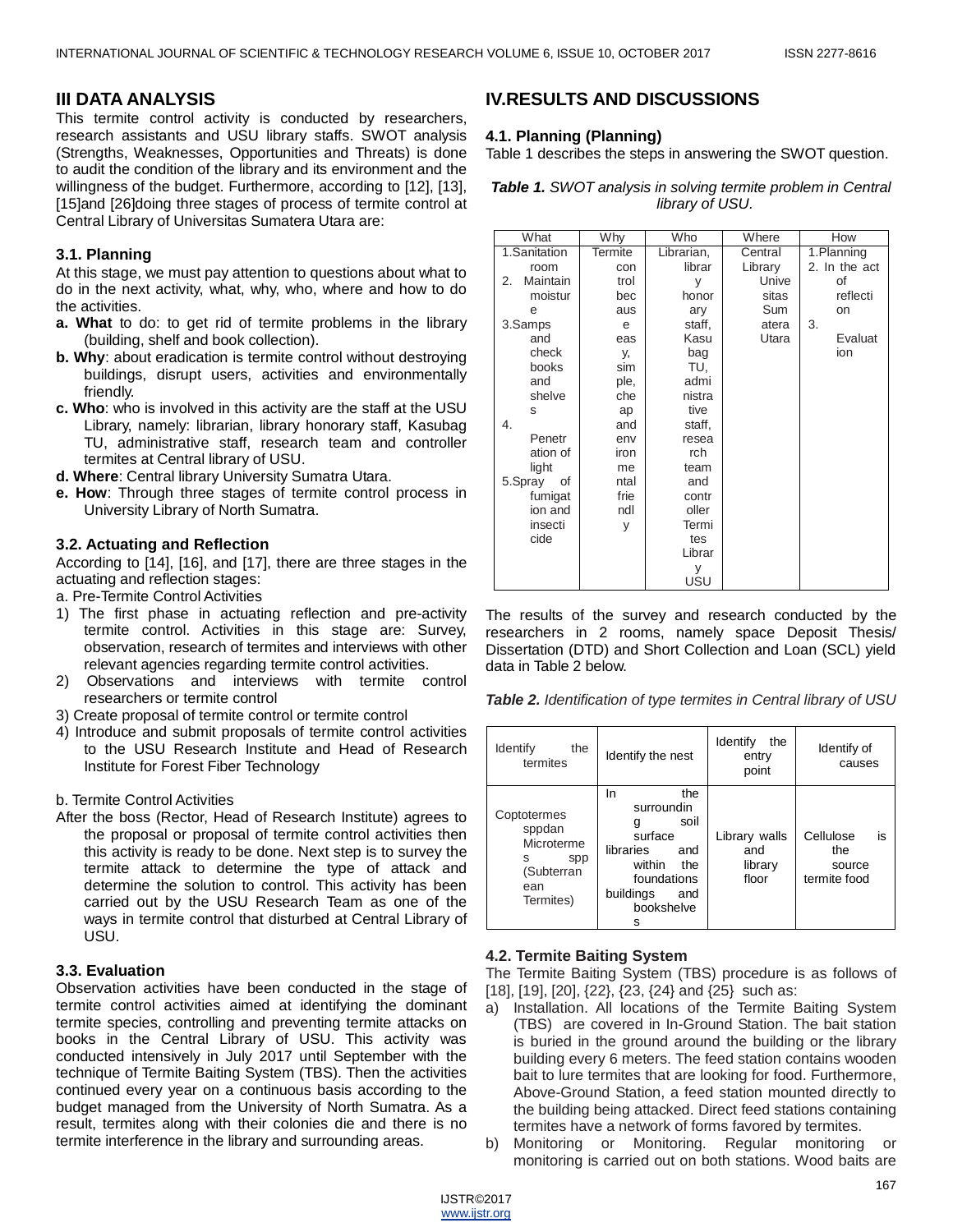replaced by circuit II if other active attacks are found in wooden bait. Monitoring is also conducted on the Above-Ground Station to ensure that the feed has been ingested, and the amount of feed enough for further monitoring. At the time of monitoring, inspections were also conducted on the area around the station and other areas deemed important to anticipate a new termite attack.

- c) Elimination or deletion. Performed by routine inspection and replacement of In Ground Station and Above-Ground Station 2 networks every week until termite colonies are eliminated. The results showed after treatment of termite colonies was eradicated and did not reappear.
- d) Follow-up monitoring After the removal of the colony of this process is complete, termite investigators of the USU Library will continue to monitor Above-Ground Station and Circuit changes II at In Ground Station with WMD/wood feed back. They again check the station, building and surrounding bait every month to position, re-apply or refill the feed, if necessary.
- e) Post termite control activities
- f) The attractiveness materials used in this termite control activities are safe for users and residents of the library so that the activities at the University Library of North Sumatra can be done as usual and the termite control activities can achieve the expected target.

Furthermore, it is done by making the material of neem leaf (Azadirachta indica), tobacco leaf (Nicotiana tabacum), rubber cassava leaf (Manihot glaziovii), and betel nut (Areca catechu) in the following way. The areca nut used in the core of the endosperm of betel nut is washed with water and dried for 1 week to reduce the water content and then blend until it becomes powder and then filtered with flour sieve.The neem leaves, manihot leaves and tabacco in 1 week to reduce water content and then blend to a powder and filtered with a sieve of flour.

#### *Table 3.The total termites dead during research in Central library of USU*

| Tretment              | Termites deadth on the week- |                |   |   |   |   |   |   |   |   |    |   |      |
|-----------------------|------------------------------|----------------|---|---|---|---|---|---|---|---|----|---|------|
|                       |                              | $\overline{2}$ | 3 | 4 | 5 | 6 |   | 8 | 9 |   | 11 | 1 | Mean |
|                       |                              |                |   |   |   |   |   |   |   |   |    |   |      |
| Neem<br>leav<br>es    |                              |                | 2 | 2 | 3 | 3 | 3 | 4 | 4 | 5 | 6  | 7 | 3.42 |
| Tabacco<br>leav<br>es | 2                            | 3              | 3 | 4 | 5 | 5 | 6 | 7 | 7 | 8 | 9  | 1 | 5.58 |
| Manihot<br>leav<br>es |                              | $\mathcal{P}$  | 2 | 3 | 3 | 4 | 4 | 5 | 5 | 6 | 7  | 8 | 4.16 |
| Betle nut             | 3                            | 4              | 5 | 6 | 7 | 8 | 9 | 1 | 1 | 1 | 1  | 1 | 8.83 |

## **3.3. Evaluation and Advice**

To control the presence of termites in the University Library of North Sumatera, routine and periodic and continuous periodic control activities with the Termite Baiting System (TBS) method should be conducted every year as suggested in this study. Furthermore, in further research made the composition of extract and tool design in eradicating pests in the Central Library of Universitas Sumatera Utara.

# **IV CONCLUSIONS**

Based on the results of research in the University Library of North Sumatra can be concluded that the results of surveys and research shows the type of termites that attack the Library The University of North Sumatra is a type of Coptotermes spp and Microtermis sp. The termite control or termite control has been done at the Central Library of Universitas Sumatera Utara using the technique of Termite Baiting System (TBS) is safe to use without damage to buildings, disrupt users, library and environmentally friendly activities. The results show the higher number of termites in F1799.3=0.328\* with zero days after application. Based on the research recorded in sampling for 3 months with 4 treatments had a significant effect on the percentage of the number of termites that died and collected with the value of F is 86.27,  $p < 0,000$  and the percentage of death is  $F = 59.13$  ( $p < 0.000$ ). Pearson correlation value recorded percentage of termite mortality ( $r = 0.349**$ ) and percentage of book affected ( $r = -0.597$  \*\*) showed a very significant relationship. Betel nut pellet is the best attractant in controlling termite pests, followed by tobacco plants, poisonous yams, and neem. SWOT method with three stages, in the form of planning, activity and reflection (actuating and reflexion) and evaluation (evaluation) is the right step in controlling termites at Central Library of Universitas Sumatera Utara.

# **REFFERENCES**

- [1] Krishna, K. and F.M. Weesner, 1969. Biology of Termites. Springer.
- [2] Rafiuddin, A.S. and P.N. Prasad.1991. Salinity tolerance and oxygen-consumption in the juveniles of Penaeusmerguiensis. Premier Publication.
- [3] Lee, K.E. and Wood, T.G.1971. Termites and soils. [Academic Press, London, UK.](https://www.cabdirect.org/cabdirect/search/?q=do%3a%22Termites+and+soils.+London%2c+UK%2c+Academic+Press.%22) pp 251.
- [4] Roonwal, M.L. 1979. Termite life and termite control in Tropical South Asia. Cabdirect.org.
- [5] Hornby, A S. 2005. Oxford Advanced Learner's Dictionary of Current English seventh edition. Oxford: Oxford University **Press.** http://www.sucofindo.co.id/pdf/General%2005.
- [6] Tarumangkeng, Rudy C. 2008. Biology and Control Termite Building in Indonesia. www.tumoutov.net accessed August, 20th, 2017.
- [7] Tarumangkeng, Rudy C. 2008b. Biology and Behavior Termite.http://tumoutou.net/biology and termites active\_htm. Accesed on September 3, 2017.
- [8] Zuriah, Moh. 1988. Research Methods. Cet.3. Jakarta: Ghalia Indonesia.
- [9] Respiratory USU. 2017. Library in Number. Library USU. 2013.
- [10] Business Editors. 2001. Sentricon System: The Only Termite Bait System Now Listed With SBCCI As Stand-Alone Alternative to Liquid Termiticide Treatments. New York: Business Wire. May 29, 2001. pg. 1